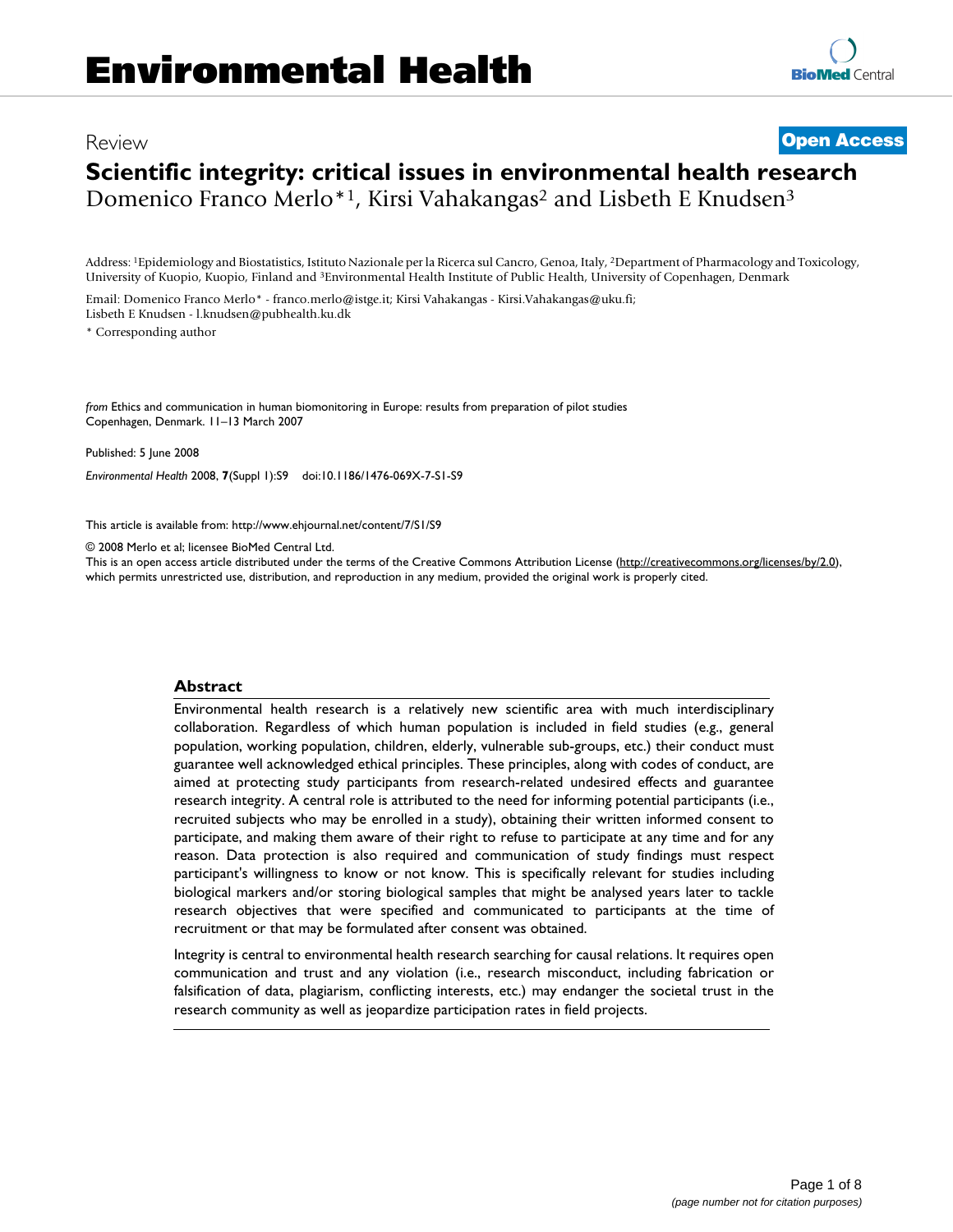#### **Note**

*"...a moltitudine de' veri concorre all'investigazione, accrescimento e stabilimento delle discipline, e non alla diminuzione o destruzione*,...'

''...*the multitude of known truths stimulates the investigation, growth, and establishment of the disciplines, not their diminution or destruction*,...''

## *Galileo Galilei*

*Lettera a Cristina di Lorena, Granduchessa Madre di Toscana. Opere, Edizione Nazionale a cura di Antonio Favaro, Giunti-Barbera, Firenze 1968, vol. 5, pp. 309-348.*

#### **Environmental health research** *Why is scientific integrity important in environmental health research*

The field of environmental health science [1], is an interdisciplinary field, a discipline requiring cooperation between scientists trained in different fields, from basic science (e.g., biology, physics) to toxicology, industrial hygiene, occupational health, epidemiology, analytical and organic chemistry, statistics, and molecular biology. Environmental health interacts with social, political and economical forces and may have a high social and economic impact, which in turn leads to pressure on the scientists working in the area [1]. Because of this it is important to actively foster objective, independent, and rigorous scientific work to enhance our understanding of environmental health. As for clinical research, environmental science requires open communication and trust and any violation against scientific integrity may endanger the societal trust in the research community and eventually jeopardize participation rates in field projects. It may also affect seriously the public-science trustful relationship and preclude lay people from participation in research so that studies may not be any more representative of the target population.

#### *Ethics within and between research groups*

Good scientific practice in large epidemiological health studies is supported by good communication between and within the research groups with everybody carrying the responsibility also of the original data (at least by knowing how it was collected, where it is stored, and how it has been used for conclusions). This is not as self-evident as one might assume judging by the recent examples of revealed fraud cases [2,3]. Especially a case of Jon Sudbo [4,5], who's publications were proven to be invalid because of the fabrication and manipulation of data, revealed the possibility to misuse of colleagues in such cases through international collaboration. In addition to the real harm to colleagues, the results of data falsification are manifold from distracting the scientific community from real research priority, diverting public agency funds from useful to useless research programmes, affecting regulatory standards, undermining trust on research, and, at the personal level, meaning the end of a career along with possible application of penalties [6,7]. Data fabrication and falsification may appear also in documents submitted to funding agencies to obtain research grants in addition to papers in scientific journals or presented at public meeting or used as scientific evidence in patent application [8]. In all these cases greed for money and fame has overruled scientific integrity and damaged trust on collaborators which is essential in scientific community to carry out large studies. In epidemiological studies the effect of a poor design cannot be corrected through statistical analysis. Therefore, cooperation with statisticians is important already at the planning stage with identification of the study design and the preparation of the written study protocol. A clear differentiation between aims and hypotheses formulated before data collection, and analysis and interpretation of the study findings and their publication thereafter, central to science, should be agreed within the whole group carrying out the research. Stating the biological relationships under investigation, the main and secondary research hypotheses, identifying the target population and the study samples, and the statistical methods to be used for formal hypothesis testing is essential. Collaboration already at this stage also helps to prevent potential selective data censoring and torturing [9]. The larger the project is the more contributors there are leading to higher number of authors especially in multidisciplinary studies. Currently, a small minority of research papers are written by one author only [10]. At the publication phase the question of authorship may become a controversy within a multidisciplinary research project [10]. The practices vary between disciplines and no general guidelines exist except that each author must have participated in each stage of research enough to deserve authorship and be responsible for the content of the paper [10,11]. To avoid difficulties at the publication stage, it is recommendable to plan for publication policy already at the stage of planning [11,12]. Erlen and coworkers [11] present an example of such guideline of authorship and stress the importance of including resolution of conflicts to be included.

## **Scientific integrity** *What is scientific integrity?*

Integrity has been defined as "a steadfast adherence to a strict moral or ethical code" [13]. According to the Institute of Medicine (IOM) for the individual scientist, *"integrity embodies above all a commitment to intellectual honesty and personal responsibility for one's actions and to a range of practices that characterize responsible research conduct. It is an aspect of moral character and experience*." Within a research institution, integrity is *"a commitment to creating an envi-*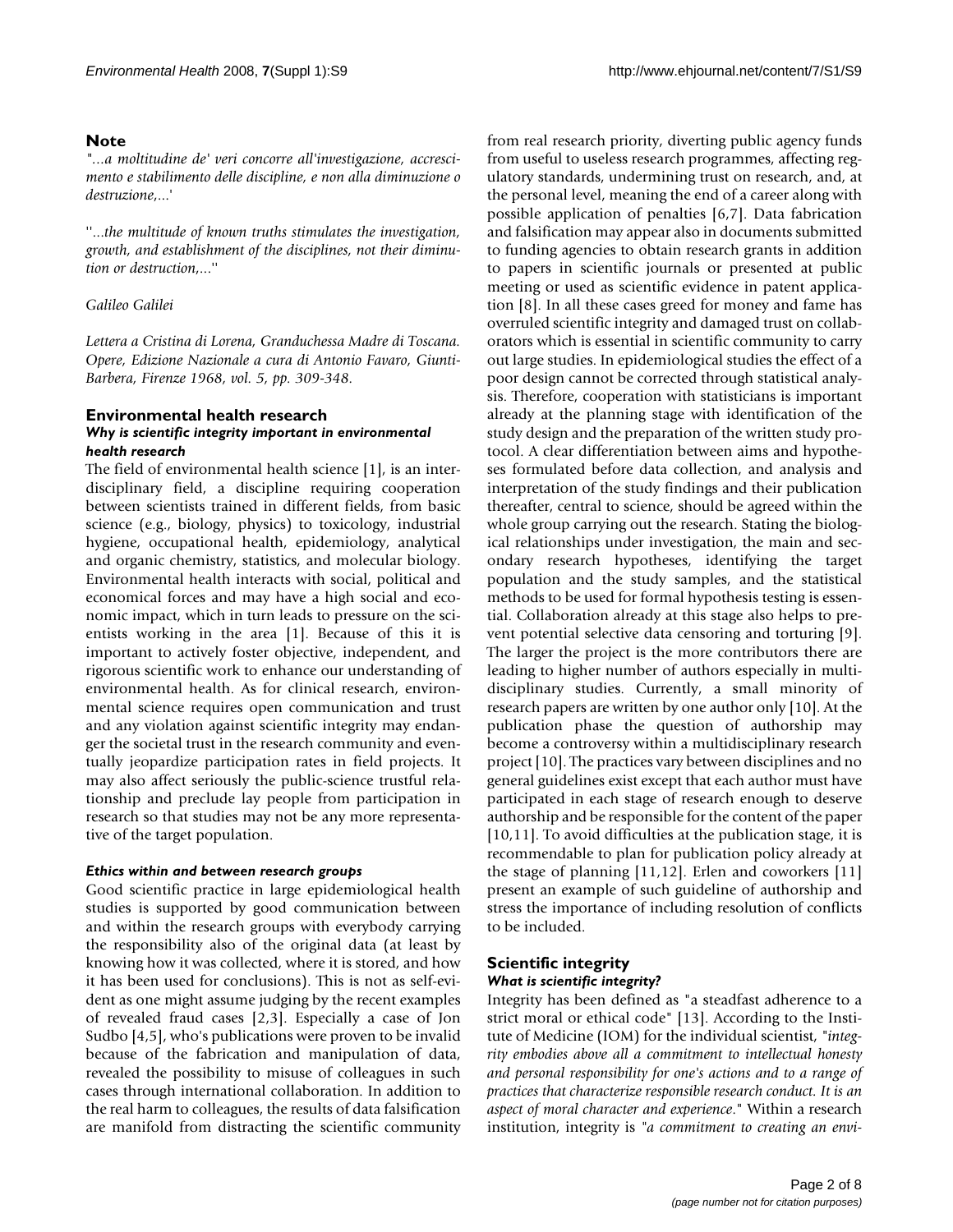*ronment that promotes responsible conduct"* [14]. Clearly, both the individual investigators and the research environment are expected to act with integrity to guarantee scientific standards of excellence, trustworthy research findings, and to preserve public confidence in biomedical sciences.

The integrity of science is intrinsic to the scientific method and consists of a set of principles and tools aimed at ensuring unbiased testing of scientific theories (e.g., study hypothesis). The foundation of the scientific methods is the "hypotheses statement and testing": when possible explanations of a phenomenon are proposed, experimental studies are required to test these hypotheses. It follows that other scientists in independent research settings should be able to replicate the findings of a given study within the variability allowed by random or systematic measurement errors. Indeed, repeating the experiments is a commonly accepted research practice. Failure to replicate specific findings may question or disprove the hypothesis. In this process honesty and trust on fellow scientists is taken as self-evident. Fraudulent behavior, when found, always leads to the end of career. Unfortunately, it also affects the trust of public for science which is a prerequisite for participation, and is required to finance research and to make use of research findings in society [15].

Several types of inappropriate behavior have been identified as capable of undermining research integrity [16], most of which fall into the following areas: unethical treatment of research subjects, fabrication and/or falsification of data, plagiarism, and failure to disclose conflict of interest. These practices apply to all typical phases of biomedical research: proposing the study hypothesis and the methods for scientific approval, competing for funding, conducting the research and the formal statistical analyses which have been declared in the research protocol, interpreting and reporting the findings. They also apply to the many roles undertaken by most scientists who may act contemporarily as researchers, research reviewers for funding agencies and or scientific journal, members of institutional review boards, research ethics committees, governmental bodies, national or international committees, consultants for chemical or drug companies and consultancy firms, or present expert testimonies at trials. Their participation in the field of biomedical research results in a complex net of connections and relationships that extend well beyond the field of science with their aims (i.e., the advancement of knowledge, promotion of health and well-being), with public health, regulatory and legal implications.

## *Ethical treatment of study participants and their biological specimens*

Biomedical research has to apply the well acknowledged ethical principles concerning people who participate in biomedical scientific studies. These principles were identified some 50 years ago [17] and have been developed further [18,19] to meet the needs of the fast growing, evolving biomedical field. The principles are aimed at protecting study participants from research-related adverse-effects and guarantee research integrity. Within this ethical framework, scientists have an obligation to study subjects as well as their biological specimens [20] and must conform to the ethics of the medical profession to satisfy moral, ethical and legal concepts. In order to meet ethical standards, environmental health research must be socially and scientifically valuable. Only scientifically valid research can provide, what is expected from environmental health research as a branch of biomedicine: sound scientific evidence for primary prevention.

For epidemiological environmental health research the establishment and use of large biobanks would be very useful and various efforts in that direction over the past 10 years have been initiated [21]. With such initiatives, the ethical aspects, especially those in connection with the ethical treatment of donators and their samples, have emerged. The idea of a biobank is to systematically collect and store identifiable biological material or samples from which protein, DNA and other elements can be isolated, and then connect biological data with individual data about health and life-style. This is not possible without an extensive use of information technology which may endanger privacy [22]. The discussion of almost all other ethical aspects, e.g. management of biobanks, informed consent issues and financial aspects are linked to the privacy issue [23].

## *The principle of autonomy and the informed consent*

Important aspects of autonomy are informing potential participants (i.e., recruited subjects who may be enrolled in a study), obtaining their written truly informed consent to participate, and making them aware of their right to refuse to participate at any time and for any reason. However, this is not sufficient for autonomy. Study participants should also have the right to privacy both as to data protection and whether to know their own results if any clinical or experimental assay is performed as part of the research protocol. This is especially relevant for studies including vulnerable subjects (e.g., children, impaired people), measuring biological markers, and/or storing identifiable biological specimens (biobanking). Samples from biobanks may be analyzed years later to tackle research objectives that were specified and communicated to participants at the time of recruitment or that may be formulated after consent was obtained. Rules securing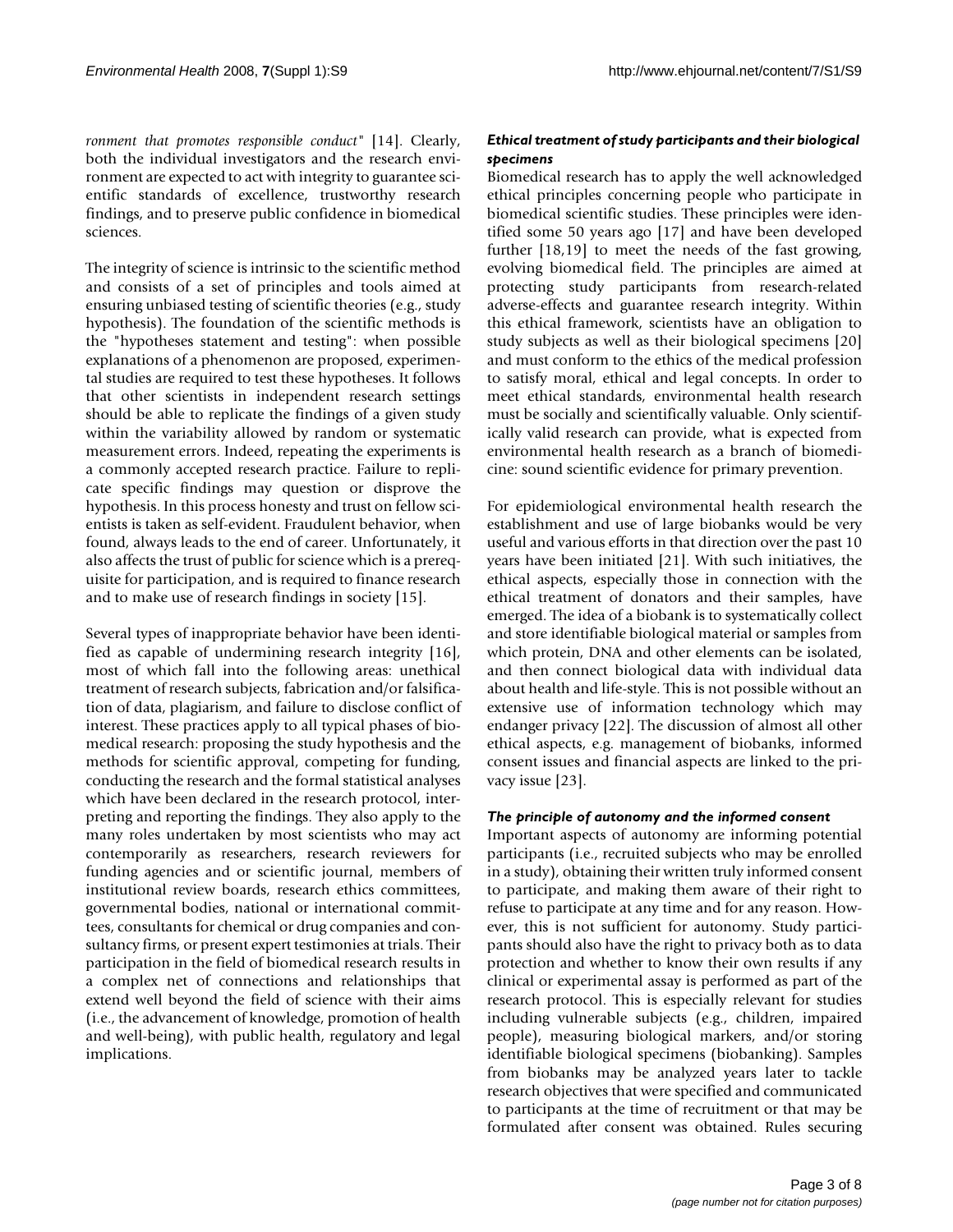recovery of samples, but also preventing potential misuse need to be set up. The Data Protection Directive [24] states that safe handling of keys for sample codes must be assured by minimising the number of persons with access to this information. In the case samples are forwarded to other institutions it would be advisable to keep the code at the sample collector and/or double code the samples. As stated in the pharmacogenetics terminology paper developed by the European Medicines Agency, long term storage of identifiable samples enabling follow-up studies is necessary for full term development of safety assessment of medicines [25].

Thus the Agency recommends broader scopes of the informed consent and keeping identification of study persons but data protection by double coding. Obtaining a truly informed consent is quite complicated when vulnerable subjects and people with diminished capacity of selfdetermination (i.e., limited autonomy) are recruited. This is especially the case with children whose ability to consent is age dependent, being related to physical, mental, and psychological development [26]. Indeed, children may not be fully capable of understanding complex biomedical research issues. It follows that no true consent can be obtained from children during their gestational life and during their infanthood. However, children from the age of 3–4 can already be explained using proper language, what will be going on, and assent may be obtained. Parental advice with their informed permission along with the child's assent is the right of children and fulfils the autonomy [26,27]. Such a principle includes the right of the child to opt out when legally adult.

This is most relevant for the EU-biomonitoring program where samples from different exposure groups may provide useful information about past exposures to hitherto unknown exposures to new compounds. Some argue that such new studies need not only a renewed ethics approval but also a new informed consent from the participant [28]. For the biomonitoring programs a system ensuring optimal use of samples is needed – it can be argued that it is not ethically justifiable to collect new samples if suitable samples exist in a biobank. How this can be accomplished without violating the autonomy of the study participants to decide current and future use of their samples has not been resolved. As a pragmatic solution a broad informed consent (prospective consent) for the core study and future uses approved by an ethics committee has been proposed [29,30].

Studies on children are scientifically justified by a possibly increased susceptibility of children (and fetuses) to environmental genotoxic and immunotoxic agents [31]. By comparing groups with different exposures to common environmental pollutants (e.g., mainstream and environmental tobacco smoke, food, ground and water contaminants) and with different susceptibilities to such pollutants, the knowledge of the risk posed by environmental exposures is expected to be enhanced. Consequently, age-specific regulatory actions may be established based on the identification of safety levels for children.

## **Research misconduct**

## *What constitutes research misconduct*

Cases of misconduct in medical sciences have been documented and concern both clinical and environmental research [32-38]. Although misconduct is a term commonly used to describe deviant scientific behavior, it is difficult to define, and there has been pressure to use a definition which is the "lowest common denominator" of the term: fabrication, falsification and plagiarism, but to leave out e.g. misbehavior and waste [39,40]. In this context it is important to realize that fraud is never the first step fraudulent scientists do, as Check (2002) reminds [41]. Getting away with small unethical deeds may lead to bigger issues. At the other end is a strict regulation of scientific community. Richman and Richman (2007) propose an approach for preventive measures simulating those in commercial companies [42]. However, this could lead to structures that paralyze innovative research (all methods, data and processes audited by external bodies) but at the end fail to rule out scientific misconduct, because no one person could be responsible as an "accountable scientist" for research integrity, as they propose.

In 1999, a consensus statement of the Council of Science Editors (CSE) provided a broad definition of research misconduct: *behavior by a researcher, intentional or not, that falls short of good ethical and scientific standard* [43]. The result of such a behavior can affect research to the extent that the findings reported by a researcher no longer reflect the observed truth [44], data publication is intentionally deferred [45], or suppressed [33,46]. CSE refined the definition of misconduct in 2002 by specifying that two concepts are central to scientific misconduct: deceit and negligence [20] and excluding honest errors from the definition. Such a position is based on the Medical Research Council's policies and procedures for inquiring into allegations of scientific misconduct [47] and the guidelines of the largest biomedical charity in the UK, the Wellcome Trust, which does not consider honest error or differences in the design, conduct and interpretation or judgment in evaluating research methods or findings a misconduct [48]. In other words, only if poor-quality methods are used with the intention to deceive or without regard to patients' safety, researchers' behavior can be considered not conforming to prevailing standards. All the other cases of poor-quality research are simply considered as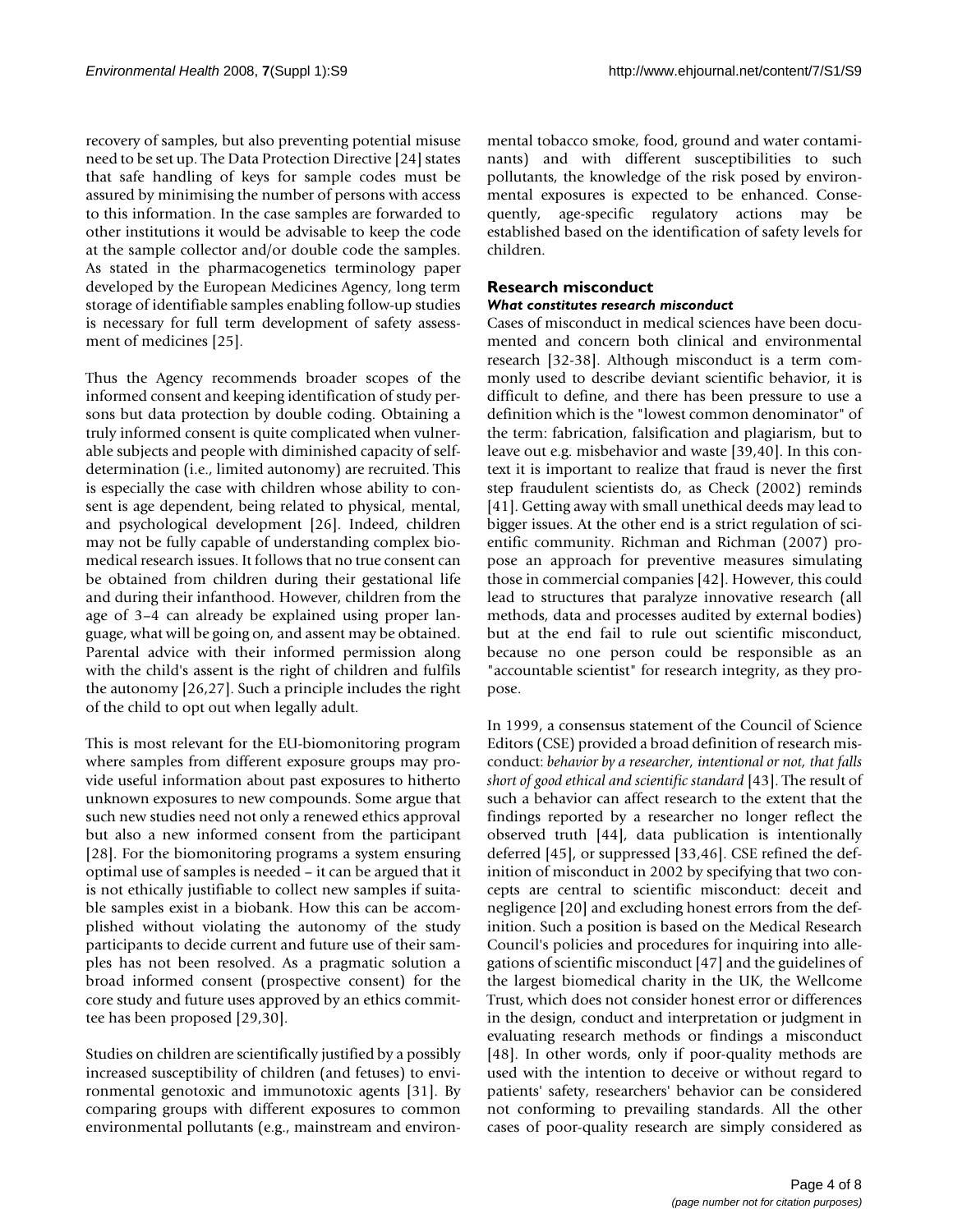poor science. Does this imply that poor-quality science can be funded and published? Actually an important aspect that research ethics committees have scrutinized is the very quality of the research with the understanding that it would be waste of public money to carry out poor research.

It is clear that there is an urgent need for a clear definition of misconduct considering that individual researchers, institutions, funding agencies, journals, scientific societies, governments, the society components such as health and environmental priorities, and, last but not least, the public trust in science are all dependent on scientific integrity[14,49]. It seems clear also that any operational definition identifying faulty behaviors, including a preliminary taxonomy already available [50] is subjected inevitably to continuous reviews according to the development of science as well as ethics of science [51,52]. The variability and the lack of consistency of the definitions of behaviors constituting misconduct [40,50,53] are of no help to researchers worldwide. It is within this complex scenario that the First World Conference on Research Integrity organized by the European Science Foundation (ESF) and the US Department of Health and Human Services, Office of Research Integrity (ORI) was held in Lisbon, Portugal on 16 to 19 September 2007 [54]. The ESF-ORI Conference has focused attention on the lack of agreement on key elements of research behavior and wide variation implementing research policies reported between countries and organizations "*in order to retain public confidence and to establish a clear best practice frameworks at an international level"* [2,54].

#### *Fabrication and or falsification of data*

Data fabrication means making up data or other relevant information at any stage of the typical scientific process spanning from research development and application for funding, up to the submission of findings for publication [20]. Falsification indicates alterations or intended misinterpretation of the true evidence of experimental or observational studies. Falsification is in a continuum state with the process of data selection, the latter implying declared and defendable criteria based on the aims of a given research and the statistical methods identified to test main and secondary hypothesis as stated in the written research protocol. Falsification is perpetrated when data selection, is carried against or without any scientific or statistical justification. Data fabrication and falsification are punishable, when there is evidence that false information are incorporated into official document that are submitted to funding agencies to obtain research grants, scientific journals to disseminate knowledge, when they are presented at public meeting or used as scientific evidence in patent application. The results of data falsification may be manifold from distracting the scientific community from real

research priority, diverting public agency funds from useful to useless research programmes, affecting regulatory standards, undermining trust on research, and, at the personal level, meaning the end of a career along with possible application of penalties [6-8,55].

## *Plagiarism*

Intentionally using other's people thoughts, ideas, or words is considered plagiarism. It is a violation of the ethical principle of failing to reveal and crediting an existing source (a practice that dates back to Euclid, 300 BC) by proposing as one's own idea when it truly belongs to someone else. It is a matter of false attribution. Self plagiarism is also considered ethically unacceptable: it occurs when one uses he's own previously published work (or parts of it) without citing any source. Self plagiarism rather than being strictly an issue of false attribution is generally a way of increasing someone's scientific production by attempting to repeatedly publish copies of one's own research findings or papers in different scientific journals. Although scientific journals' publication policy requires that a paper can be submitted for publication to a single journal [56], redundant publication appears to be a serious problem in biomedical sciences with the frequency of duplicate publication ranging between little less than 10% and 14% [57,58]. Plagiarism in biomedical research may be reduced by collaboration and multiple authorship and prevented by implementing the practice of mentoring within research teams and research institution [59].

#### *Failure to disclose conflict of interest (CoI)*

A conflict of interest (CoI) arises when an individual's interests may compromise communications to research subjects, research reports (dissemination) [60], and in situations when a researcher has competing personal obligations or financial interests that would interfere with a researcher objectivity or when a reviewer has an interest in a grant application that is likely to result in a biased review. Therefore, CoI can occur in any situation in which there is increased potential for the violation of the accepted norms governing responsible research conduct and the professional obligations and commitments to universities or research institutions. Friedman [61] attributes to CoI "an erosive effect on trust in science", capable of undermining the society trustful attitude toward science (i.e., scientists and research findings). The importance of knowing conflict of interest information (transparency) is considered relevant by the majority of potential research participants, with 64% to 87% of them indicating that financial CoI should be disclosed as part of informed consent [62,63]. Indeed, CoI has been shown to significantly interfere with researchers' objectivity in environmental health research [64]. Examination of 106 review articles on passive smoking showed that the author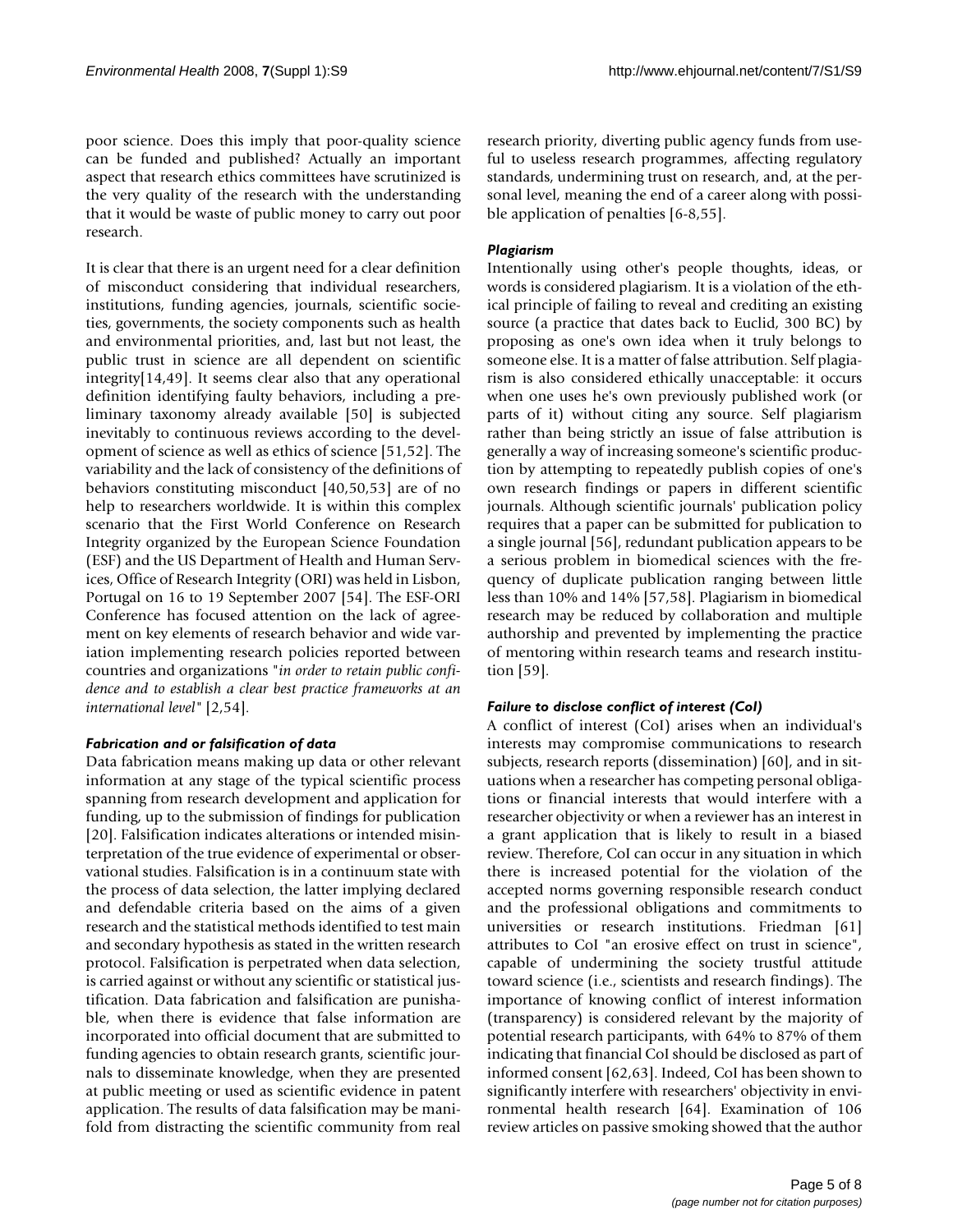affiliation with the tobacco industry was the only factor associated with the conclusion against the evidence that exposure to passive smoking is associated with health risks [64]. The practice of funding academic scientists through *ad hoc* created industry-supported research projects lacking independency is well known [65]. The result of such misconduct is a seriously biased piece of scientific evidence undermining public trust in science and precluding or postponing effective preventive actions [66]. These twofold implications require that full transparency and accountability is enforced within research institutions and research funding agencies to ensure that potential conflict of interest do not arise or are effectively managed. The role played by each party in the generation, reporting and interpretation of research findings must be clearly stated to enable the scientific community as well as the general public understanding the relationship between individual investigators, academic institutions, private and public funding agencies, and industry.

Recently a perception study of mothers donating placentas for experimental research showed general trust in research, with face-to-face interaction, written information material and informed consent forms playing an important role in creating trusting relationships in medical research [63].

In most European regulations regarding research ethics committees the applicant is asked to include information about potential conflicts of interests. A CoI should be declared also during the evaluation of research projects submitted for funding to the European Commission Research Framework Programmes. Since an unbiased evaluation of research projects is required, the appointed independent experts have to sign a declaration certifying that they have no conflict of interest at the time of appointment and that they will inform the Commission if any CoI should arise [67].

The U.S. National Institutes of Health, Office of Extramural Research has established regulations to ensure that Government employees, scientific reviewers, or others having the ability to influence funding decisions have no personal interest in the outcome of a review process of any NIH-supported investigation. Reviewers are required to certify that they have disclosed all conflicts of interest they may have with the research applications or contract proposals [68,69].

## *Fostering research integrity: the role of study design*

The most critical step in any research is the identification of the study design and the preparation of the written study protocol. The written research protocol is the starting point for good quality research allowing a peer review process by institutional review boards and research ethics committees [70]. According to the document prepared for the International Epidemiology Association Council meeting held in Brazil, April, 2007, [71] "the research protocol is the cornerstone of an epidemiological research project, where the purpose of the study, the hypotheses, the design, the source population, and the planned analyses are described". It is an indisputable fact that it must provide the evidence for the need and feasibility of a research project, a detailed description of the investigation plans, including a clear definition of the study aims and outcomes (e.g., the biological relationships under examination) and the *a priori* hypotheses to be tested within the study along with ethical considerations. These are formulated before the data are collected on the basis of the available scientific evidence as well as the research team experience. A clear differentiation between aims and hypotheses formulated before data collection, and analysis and interpretation of the study findings and their publication thereafter, is central to science. Stating the biological relationships under investigation, the main and secondary research hypotheses, identifying the target population and the study samples, and the statistical methods to be used for formal hypothesis testing is essential. The written research protocol is used by the investigators as a reference tool throughout the study conduct. It prevents potential research misconduct including selective data censoring and torturing (meaning that study data, can be manipulated to prove whatever the investigator likes to prove) [9]. Censoring data to prove or disprove a given hypothesis and torturing data to generate fashionable (statistical) associations of potential biological relevance (deserving further studies and then further funding), can easily be generated from datasets in the absence of a priori declared hypotheses or when a study protocol fails to identify primary and ancillary hypotheses. Negative findings, not supporting the main hypothesis, may result from studies that have not been carefully planned with respect to the number of subjects (i.e., observations) required to efficiently test, statistically, the hypothesis being investigated (i.e., a study with a low statistical power). A study protocol lacking statistical power calculation should not obtain ethical clearance and should not be considered by funding agencies. Moreover, it is important to keep in mind, during the planning phase of a new investigation, that the effect of a poor design cannot be corrected through statistical analysis and that the regular practice of cooperating with statisticians is recommended. Subgroups analyses (fractionating data), which is usually seen as a way to producing negative results, will almost inevitably result in statistically non significant findings which cannot be interpreted as supportive of the evidence against a study null hypothesis, simply being the result of an inadequate sample size.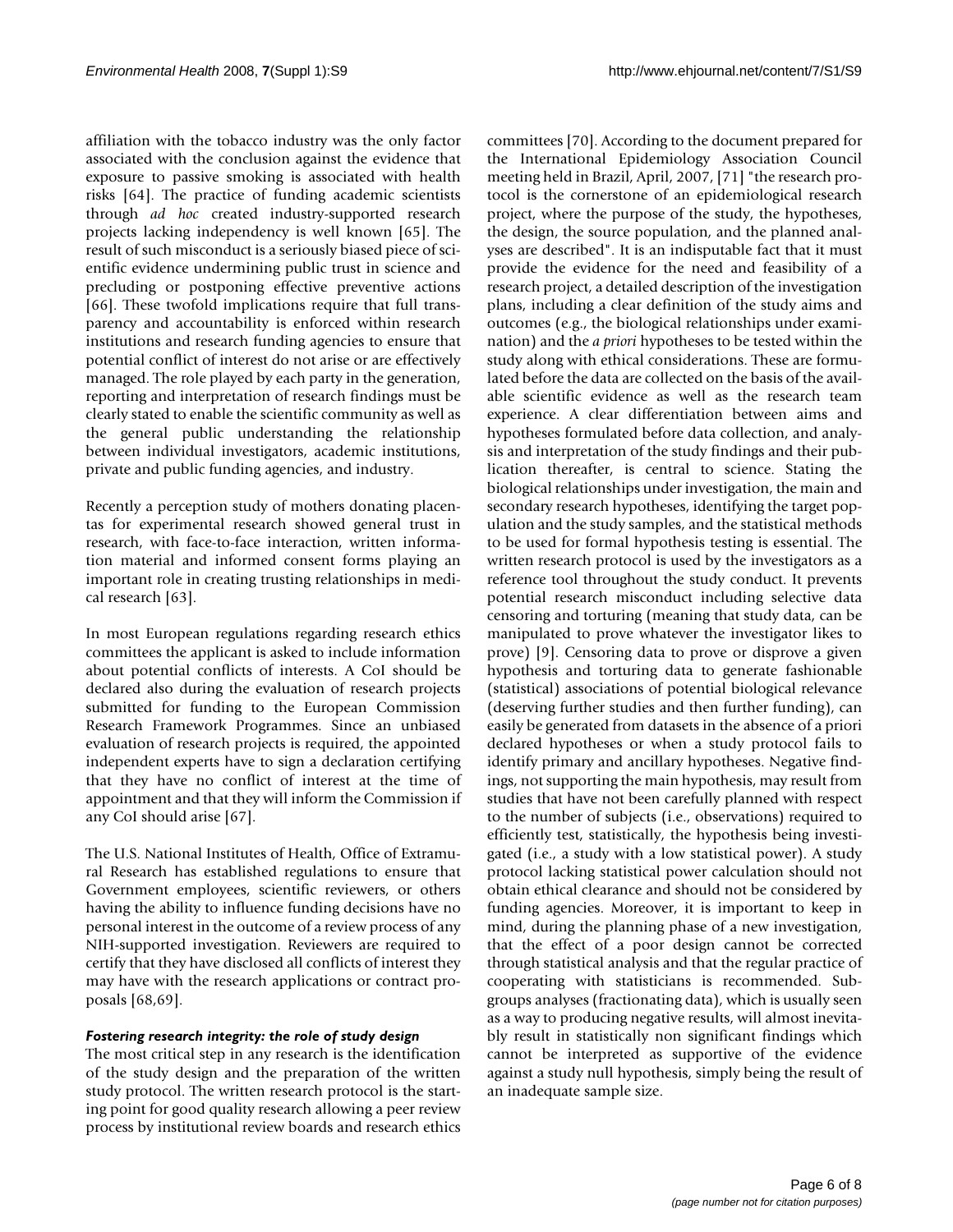## **Conclusion**

Integrity is central to environmental health research searching for causal relations and requires open communication and trust. Any violation (e.g., data fabrication and falsification, redundant publications, plagiarisms, and undisclosed financial conflict of interest) may endanger the societal trust in the research community. Environmental health research is expected to be scientifically justified, with sound research questions and valid study protocols with sufficient statistical power in epidemiological studies. A clear definition of the study aims and outcomes, of the sample size required to test the *a priori* identified main hypothesis of this study (according to the defined statistical plan), represents a guarantee for the study conduct and the interpretation of the findings.

Regardless of which human population is included in human studies (e.g., general population, working population, children, elderly, vulnerable sub-groups, etc.) their treatment according to well acknowledged ethical principles must be guaranteed. These principles are aimed at protecting study participants from research-related undesired effects. Study subjects, as well as their biological specimens, and all individual data collected or generated within a study need to be handled in a way that potential physical, mental or social harm can be avoided. Central issues include informing persons being asked to participate in a study, obtaining a written informed consent to participate from those wanting to enrol, and making them aware of their right to refuse or to retract at any time and for any reason. Special ethical aspects arise when children (including newborns) are enrolled in field studies. Given their lack of autonomy up to a certain age there is a need for obtaining their assent together with the permission from their parents or guardians to enrol them in any research. In addition, they should be able to withdraw the consent when they grow older. All these various aspects, but especially the question of privacy, are elemental when establishing and using biobanks, a necessity in environmental health research.

It is the task of us, scientists, to create an atmosphere of trust within the scientific community and more widely in society to be able to establish such biobanks. Strict research integrity, honored by all individual scientists as well as the research community on the whole is the starting point. In addition, justification to public for environmental research is important for people to commit samples and health information, and honors the autonomy of people.

#### **Competing interests**

The authors declare that they have no competing interests.

#### **Acknowledgements**

This work was co-financed by the European Commission 5th Framework Programme CHILDRENGENONETWORK-QLK4-CT-2002-02198 and the EU Integrated Projecct NewGeneris, 6<sup>th</sup> Framework Programme, Priority 5: Food Quality and Safety (Contract no.FOOD-CT-2005-016320). NewGeneris is the acronym of the project 'Newborns and Genotoxic exposure risks'<http://newgeneris.org>.

This article has been published as part of *Environmental Health* Volume 7 Supplement 1, 2008: Ethics and communication in human biomonitoring: European perspectives. The full contents of the supplement are available online at<http://www.ehjournal.net/supplements/7/S1>.

#### **References**

- 1. Garte S, Goldstein BD, Lioy P, Lippmann M: **[Norton Nelson's leg](http://www.ncbi.nlm.nih.gov/entrez/query.fcgi?cmd=Retrieve&db=PubMed&dopt=Abstract&list_uids=16451837)[acy: the science of environmental health.](http://www.ncbi.nlm.nih.gov/entrez/query.fcgi?cmd=Retrieve&db=PubMed&dopt=Abstract&list_uids=16451837)** *Environ Health Perspect* 2006, **114:**A78-A79.
- 2. Aschwanden C: **[Seeking an international dialogue on research](http://www.ncbi.nlm.nih.gov/entrez/query.fcgi?cmd=Retrieve&db=PubMed&dopt=Abstract&list_uids=17923078) [integrity.](http://www.ncbi.nlm.nih.gov/entrez/query.fcgi?cmd=Retrieve&db=PubMed&dopt=Abstract&list_uids=17923078)** *Cell* 2007, **131:**9-11.
- 3. Claxton LD: **[Scientific authorship. Part 1. A window into sci](http://www.ncbi.nlm.nih.gov/entrez/query.fcgi?cmd=Retrieve&db=PubMed&dopt=Abstract&list_uids=15652224)[entific fraud?](http://www.ncbi.nlm.nih.gov/entrez/query.fcgi?cmd=Retrieve&db=PubMed&dopt=Abstract&list_uids=15652224)** *Mutat Res* 2005, **589:**17-30.
- 4. Dart RA, Salzman-Scott SA: **[Expression of concern Sudbo J.](http://www.ncbi.nlm.nih.gov/entrez/query.fcgi?cmd=Retrieve&db=PubMed&dopt=Abstract&list_uids=15931363) [Novel management of oral cancer: a paradigm of predictive](http://www.ncbi.nlm.nih.gov/entrez/query.fcgi?cmd=Retrieve&db=PubMed&dopt=Abstract&list_uids=15931363) [oncology.](http://www.ncbi.nlm.nih.gov/entrez/query.fcgi?cmd=Retrieve&db=PubMed&dopt=Abstract&list_uids=15931363)** *Clin Med Res* 2004, **2:**233-242. *Clin Med Res* 2006, **4**:160.
- 5. Horton R: **[Retraction Non-steroidal anti-inflammatory](http://www.ncbi.nlm.nih.gov/entrez/query.fcgi?cmd=Retrieve&db=PubMed&dopt=Abstract&list_uids=16458751) [drugs and the risk of oral cancer: a nested case-control study.](http://www.ncbi.nlm.nih.gov/entrez/query.fcgi?cmd=Retrieve&db=PubMed&dopt=Abstract&list_uids=16458751)** *Lancet* 2006, **367:**382.
- 6. **[Scientific blues.](http://www.ncbi.nlm.nih.gov/entrez/query.fcgi?cmd=Retrieve&db=PubMed&dopt=Abstract&list_uids=16357846)** *Nat Immunol* 2006, **7:**1.
- 7. Odling-Smee L, Giles J, Fuyuno I, Cyranoski D, Marris E: **[Where are](http://www.ncbi.nlm.nih.gov/entrez/query.fcgi?cmd=Retrieve&db=PubMed&dopt=Abstract&list_uids=17230161) [they now?](http://www.ncbi.nlm.nih.gov/entrez/query.fcgi?cmd=Retrieve&db=PubMed&dopt=Abstract&list_uids=17230161)** *Nature* 2007, **445:**244-245.
- 8. Schaller-Demers D: **Why do ethical scientists make unethical decisions?** *Journal of Res Administr* 2006, **37:**105-112.
- 9. Mills JL: **[Data torturing.](http://www.ncbi.nlm.nih.gov/entrez/query.fcgi?cmd=Retrieve&db=PubMed&dopt=Abstract&list_uids=8166792)** *N Engl J Med* 1993, **329:**1196-1199.
- 10. Branson RD: **[Anatomy of a research paper.](http://www.ncbi.nlm.nih.gov/entrez/query.fcgi?cmd=Retrieve&db=PubMed&dopt=Abstract&list_uids=15447807)** *Respir Care* 2004, **49:**1222-1228.
- 11. Erlen JA, Siminoff LA, Sereika SM, Sutton LB: **[Multiple authorship:](http://www.ncbi.nlm.nih.gov/entrez/query.fcgi?cmd=Retrieve&db=PubMed&dopt=Abstract&list_uids=9239985) [issues and recommendations.](http://www.ncbi.nlm.nih.gov/entrez/query.fcgi?cmd=Retrieve&db=PubMed&dopt=Abstract&list_uids=9239985)** *J Prof Nurs* 1997, **13:**262-270.
- 12. Claxton LD: **[Scientific authorship. Part 2. History, recurring](http://www.ncbi.nlm.nih.gov/entrez/query.fcgi?cmd=Retrieve&db=PubMed&dopt=Abstract&list_uids=15652225) [issues, practices, and guidelines.](http://www.ncbi.nlm.nih.gov/entrez/query.fcgi?cmd=Retrieve&db=PubMed&dopt=Abstract&list_uids=15652225)** *Mutat Res* 2005, **589:**31-45.
- 13. Houghton Mifflin Company: *The American Heritage® Dictionary of the English Language* Fourth edition. *Houghton Mifflin Company*; 2006.
- 14. Institute of Medicine National Research Council of the National Academies: *Integrity in Scientific Research. Committee on assessing integrity in research environments integrity in scientific research: creating an environment that promotes responsible conduct Washington DC: National Academies Press*; 2002.
- 15. Hansson MG: **[Building on relationships of trust in biobank](http://www.ncbi.nlm.nih.gov/entrez/query.fcgi?cmd=Retrieve&db=PubMed&dopt=Abstract&list_uids=15994363) [research.](http://www.ncbi.nlm.nih.gov/entrez/query.fcgi?cmd=Retrieve&db=PubMed&dopt=Abstract&list_uids=15994363)** *J Med Ethics* 2005, **31:**415-418.
- 16. NAS National Academy of Sciences: *Responsible Science; ensuring the integrity of the research process Volume 1*. *Washington DC: National Academies Press*; 1992.
- 17. **The Nuremberg Code.** In *Trials of War Criminals Before the Nuremberg Military Tribunals Under Control Council Law No. 10 Vol. 2, Nuremberg, October 1946 – April 1949 US Government Printing Office. Washington, DC*; 1949.
- 18. National Commission for the Protection of Human Subjects of Biomedical and Behavioral Research: *The Belmont Report: Ethical principles and guidelines for the protection of human subjects of research. Washington, DC* 1979.
- 19. Royal College of Physicians: *Guidelines on the Practice of Ethics Committees in Medical Research Involving Human Subjects. London* 1990.
- 20. **CSE's White Paper on Promoting Integrity in Scientific Journal Publications (approved by the CSE Board of Directors on September 13, 2006)** [\[http://www.councilscienceeditors.org/](http://www.councilscienceeditors.org/editorial_policies/white_paper.cfm) [editorial\\_policies/white\\_paper.cfm](http://www.councilscienceeditors.org/editorial_policies/white_paper.cfm)]
- 21. Cambon-Thomsen A: **[The social and ethical issues of post](http://www.ncbi.nlm.nih.gov/entrez/query.fcgi?cmd=Retrieve&db=PubMed&dopt=Abstract&list_uids=15520796)[genomic human biobanks.](http://www.ncbi.nlm.nih.gov/entrez/query.fcgi?cmd=Retrieve&db=PubMed&dopt=Abstract&list_uids=15520796)** *Nat Rev Genet* 2004, **5:**866-873.
- 22. Clayton EW: **[Informed consent and biobanks.](http://www.ncbi.nlm.nih.gov/entrez/query.fcgi?cmd=Retrieve&db=PubMed&dopt=Abstract&list_uids=15934662)** *J Law Med Ethics* 2005, **33:**15-21.
- 23. Vähäkangas K: *Molecular epidemiology and ethics. Biomarkers for disease susceptibility* 2007 in press.
- 24. European Union: **Directive 95/46/EC of the European Parliament and of the Council of 24 October 1995 on the protec-**